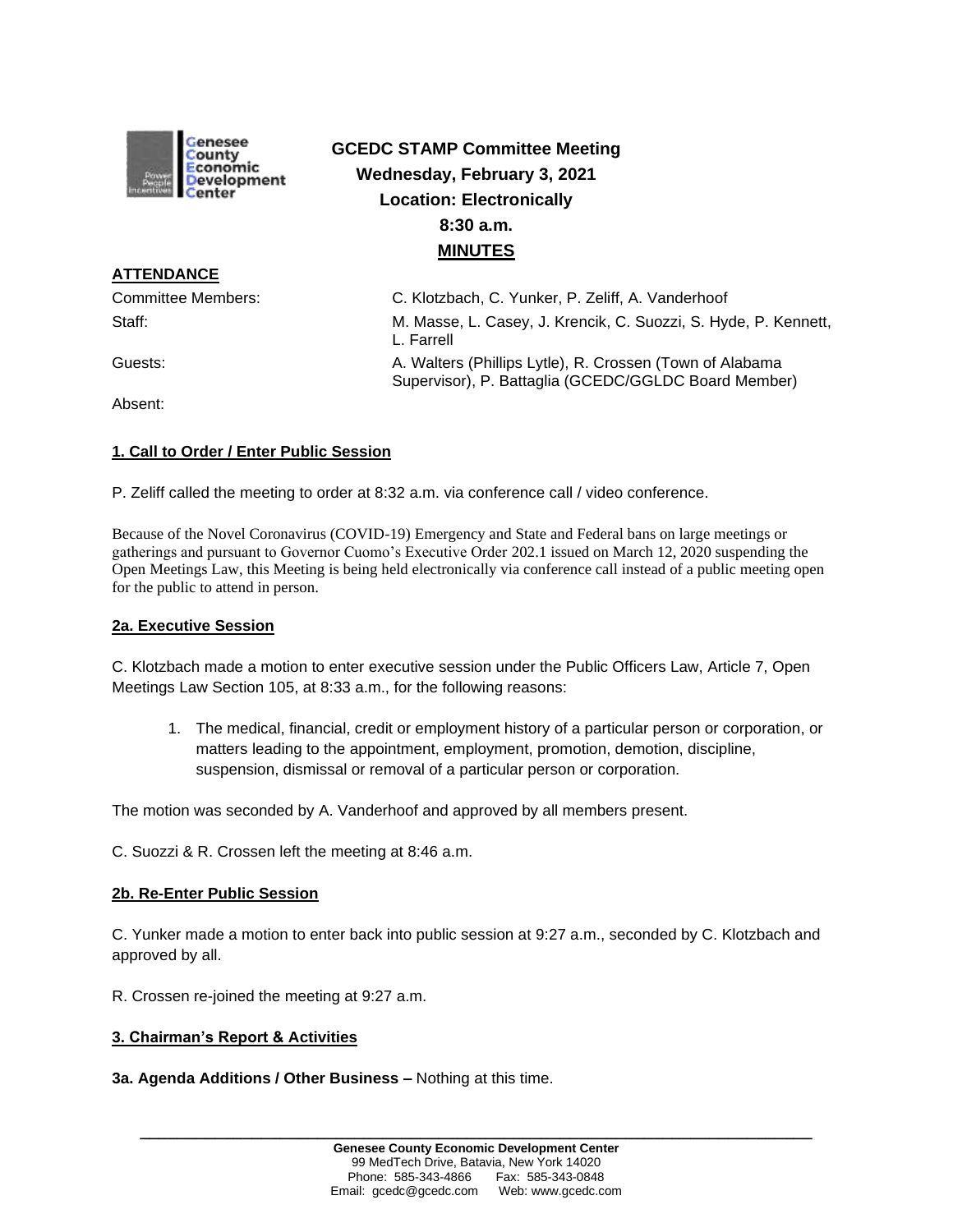**3b. Minutes: January 5, 2021**

**C. Yunker made a motion to approve the January 5, 2021 minutes; the motion was seconded by A. Vanderhoof. Roll call resulted as follows:**

P. Zeliff - Yes C. Klotzbach - Yes C. Yunker - Yes A. Vanderhoof- Yes

**The item was approved as presented.**

## **4. Discussions / Official Recommendations to the Board:**

**4a. Phillips Lytle Proposal – STAMP Main Substation** – The proposal from Phillips Lytle is to provide legal, regulatory, and overall planning support from their energy law and consulting practice at Phillips Lytle. This is to foster completion of the design and engineering of the STAMP Main substation and related interconnection studies as well as to advance necessary ownership, operations and maintenance, regulatory and pricing models to enable the bidding, construction and operations of the 345V to 115V main substation at STAMP.

Fund commitment: Not to exceed \$40,000 from Empire State Development's GCEDC STAMP Capital (Project #132,367)

**A. Vanderhoof made a motion to recommend to the full Board approval of the Phillips Lytle proposal not to exceed \$40,000; the motion was seconded by C. Klotzbach. Roll call resulted as follows:**

P. Zeliff - Yes C. Klotzbach - Yes C. Yunker - Yes A. Vanderhoof- Yes

## **The item was approved as presented.**

**4b**. **Project Gateway SEQR** – M. Masse and A. Walters provided an update on SEQR concerning Project Gateway. The GCEDC was lead agency when the original Environment Impact Study (EIS) was completed on the STAMP site in 2012. Since the original EIS, there have been additional updates and the GCEDC remained lead agency for these as well. On January 4, 2021, the GCEDC sent letters indicating intent to maintain lead agency status regarding Project Gateway to all interested and involved parties. The GCEDC received two affirmations consenting lead agency status and no other responses. As a result, after 30 days, the GCEDC is lead agency. As lead agency the GCEDC is required to evaluate whether there are adverse environmental impacts because of Project Gateway that have not been previously evaluated in the STAMP environmental record. After careful review, it was determined that there are no significant adverse environmental impacts that would be created by this project that have not been previously analyzed. No mitigation is necessary if Project Gateway commits to the best practices outlined in the EIS. The GCEDC is in a position to adopt the resolution included with Committee and Board materials.

**\_\_\_\_\_\_\_\_\_\_\_\_\_\_\_\_\_\_\_\_\_\_\_\_\_\_\_\_\_\_\_\_\_\_\_\_\_\_\_\_\_\_\_\_\_\_\_\_\_\_\_\_\_\_\_\_\_\_\_\_\_\_\_\_\_\_\_\_\_\_\_\_**